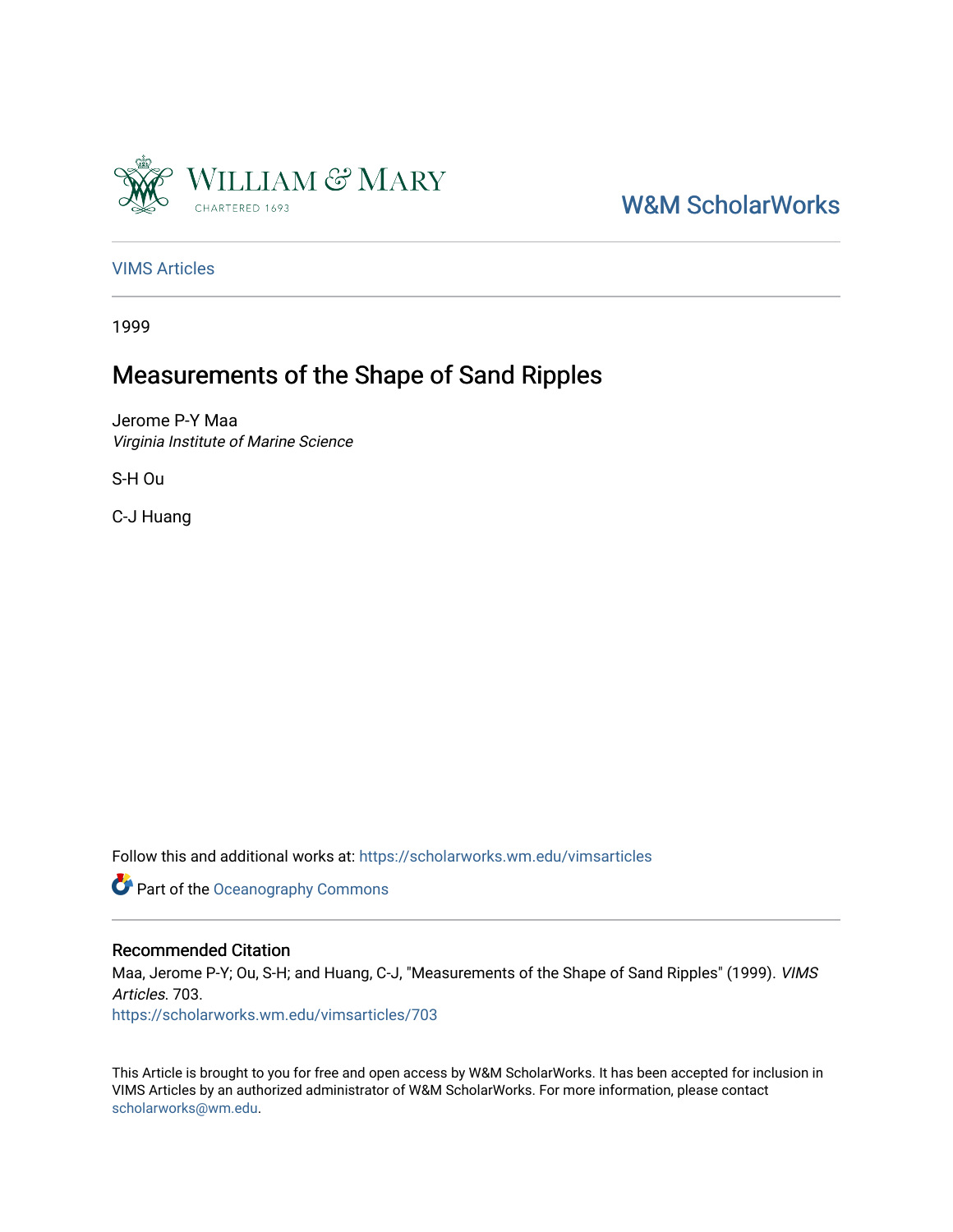ਪੰਦਰ ਦਾ ਸਾ

### **Measurements of the Shape of Sand Ripples**

 $\text{Jerome P.-Y. Maa}^{\text{}}\quad \text{S.-H. Ou}^{\text{}}\quad \text{C.-J. Huang}^{\text{}}$ 

#### **ABSTRACT**

Laboratory experiments have been conducted for determining what would be the correct selection of acoustic devices for measuring the shape of sand ripples. The results reveal that a toneburst type signal generator with 1 or 2 watts will be sufficient to drive the transducer. A transducer with focus and reasonable size would be the best choice. While measuring, the ratio of measuring distance (between the transducer and sea floor) and the transducer's focus length should be maintained at a ratio between 90% and II 0% for best results.



## 馬平亞 歐善惠 黃清哲

## 摘要

本文主要是在實驗室中藉由實驗確定量測砂漣形狀時如何選擇正確的聲學儀器。結果顯 示具備1至2瓦(watt) tone-burst型的信號產生器已足夠驅動聲壓換能器(transducer)。量測時我們 發現量測距離(聲壓換能器與海底之間)與聲壓換能器焦距的比值在0.9至1.1之間時,能得到最 好的量測結果。

## **1. Introduction**

Wave-induced ripple geometry is an important information to determine the bottom roughness in the study of benthic boundary processes. To measure the shape of ripples is a difficult task, especially at fields, because of the lack of a proper instrument. Most available data were obtained by diver's visual observations that can only be performed under fair weather conditions.

- I. Assoc. Prof., Virginia Institute of Marine Science/School of Marine Science, College of William and Mary, Gloucester Point, VA 23062, Email: maa@vims.edu.
- 2. Prof., Dept. of Hydraulic and Ocean Engineering, National Cheng-Kung University, Tainan, Taiwan, R.O.C.
- 3. Assoc. Prof., Dept. of Hydraulic and Ocean Engineering, National Cheng-Kung University, Tainan, Taiwan, R.O.C.

Acoustic approach is the only feasible method to acquire this kind of information. Echo sounding devices for measuring the water depth is a typical example of applications. Because of the different objectives (high resolution at the bed surface), however, a commercially available echo sounding device, e.g., supersonic altimeter, is not accurate enough for measuring the shape of ripples. Critical issues regarding the use of acoustic approach, e.g., the selection of sensor, the exciting signals, and the possible performance, are still not well documented.

In this study, we have examined the possible choices of acoustic transducers, the proper method to drive the transducer, and the associated responses of each selected transducer. The objectives are aimed to address the following questions: (I) What kind of acoustic signal generating device is capable and feasible of driving a transducer? (2) How to select and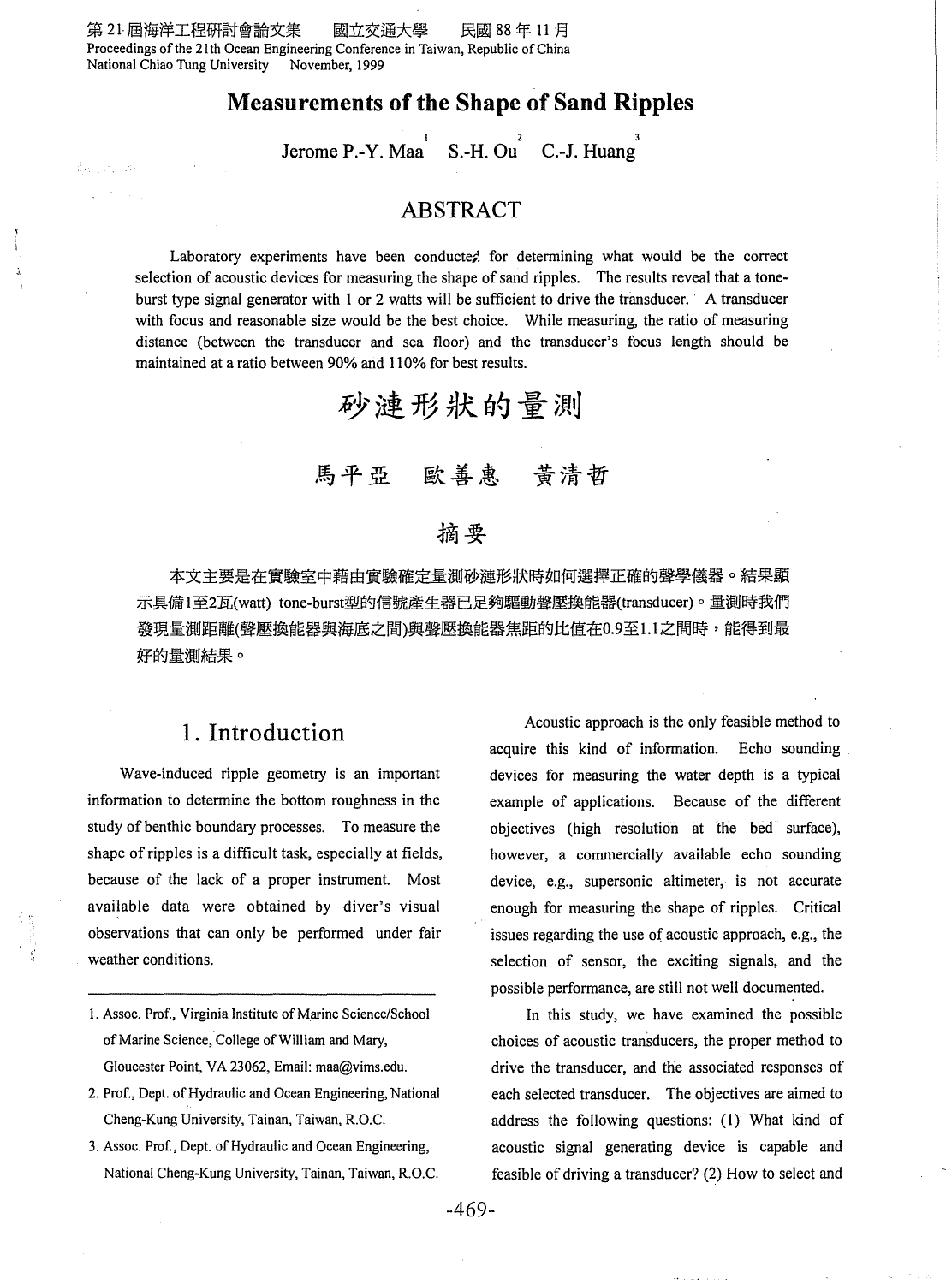operate the transducer? (3) What kind of performance can be expected?



**Instrumentation** 

#### Fig. l. A Systematic Diagram of the Instrument Selected for the Experiments.

The typical method of generating acoustic waves is using a pulse generator to produce repeated pulses (at a rate of  $10 - 50$  Hz) to excite an acoustic transducer. This method is not efficient in terms of acoustic wave generation. Thus, high power (i.e., high cost) is inevitable to obtain sufficient acoustic energy. A pilot test carried out at the National Cheng-Kung University indicated that very high energy pulse generator is needed for the proposed study. For reducing the cost, we have selected a device (Nsite, NDSW1000) that produces repeated tone bursts (16 cycles of 1 Mhz waves) at a rate about 10 Hz. Because of the high efficiency for producing acoustic waves at a transducer's resonant mode, limited power  $(< 2$  watts) is sufficient for carrying out the experiment. A systemic diagram of the instrument is presented in Fig. I for showing the principal of how it works.

The three selected transducers (Parametric=s immerse transducer) are all operated at a frequency of 1.0 Mhz. The differences are size and focus length: (1) Size =  $1.27$  cm without focus; (2) Size =  $2.54$  cm with focus length,  $F = 8.6$  cm; and (3) Size = 3.81 cm with  $F = 19.43$  cm. The choice of 1 Mhz is based on previous experience on acoustic device for reasonable attenuation and angular spreading (Maa et al. 1997). The selection of different size and focus is aimed to address the second question stated in the introduction.

### **2. Experimental Setup**

We have selected two typical ripple geometries for test. One for a relatively large and steep ripple, and the other is a relatively small ripple. The large ripple had a ripple height,  $\eta$ , of 2.5 cm and ripple length,  $\lambda$ , of 15 cm. This ripple shape was generated using a sine function with amplitude of I .25 em and length of 15 cm. Two consecutive ripple forms were put together with a flat section of 5 em long on each side. Medium sand was used to fill up the form and careful smoothed with the form in order to build a loose sand ripple bed for test. Total length of the ripple model is 40 em (Fig. 2).

The small ripples selected has  $\eta = 1$  cm and  $\lambda =$ 6 em. It was prepared with the same procedure as the large ripple model. Instead of two ripples, the experimental section has five ripples and the total length was also 40 em. The two ripple models represent the maximum and minimum-size of ripplethat could be generated at fields and laboratories, respectively.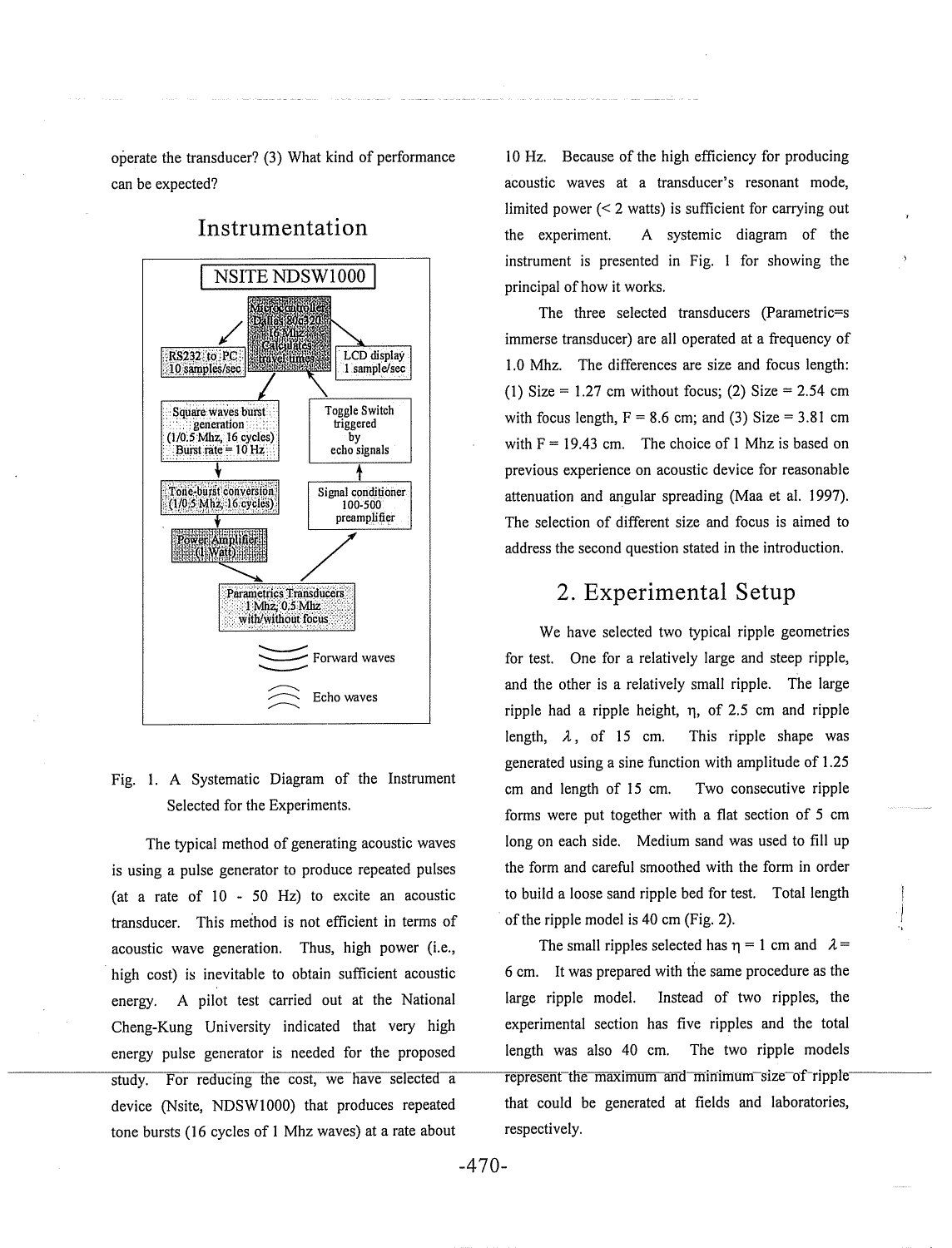

Fig. 2. A Diagram to Show the Experimental Setup.



Fig. 3. Selected Results Show the Five Repeated Measurements (the symbols), the Averaged Measurements (the dashed lines), and the Background-truth (Solid lines) using an **1**  Mhz transducer with size  $= 3.81$  cm and focus  $= 19.43$  cm. (a)  $L = 11.6$  cm; (b)  $L = 21.7$  cm.

In order to measure the ripple geometry, we made a linear mover (Fig. 2) that changes the rotation motion of a step motor to linear motion in x direction. The transducer was mounted on the linear mover. Using a PC to control the step motor, we can move the transducer linearly across the ripple bed with a selected resolution of 0.63 em. Other resolution is possible, but not attempted yet.

The ripple model was put in a small water tank, and the transducer was mounted at a distance L above the ripple bed (Fig. 2). Eight different  $L = s$  were arbitrary selected to check the performance of selected transducers. The PC controlled linear mover moved the transducer to a new location, 10 readings were collected and the averaged values of acoustic wave travel distance were recorded in the PC for later analysis. For a selected observation distance, five repeated experiments were conducted to check the repeatability.

### **3. Results and Discussion**

In general, the five repeated experimental results for each selected observation position, L, do not show noticeable difference (Figs. 3 and 4) for the two large transducers with focus. The transducer without focus only able to detect the ripple at a very close position, and the results showed a lot of scatter (Fig. 5). This phenomenon may be caused by the inefficiency of a small transducer size (1.27 em) for generating acoustic waves, and thus, not sufficient for a long distance measurement. For this reason, experiments on this transducer stopped at this point.

Inasmuch as the averaged echo signals (dashed lines in Figs. 3 and 4) are closely representing each individual measurement, we can use this information alone to check the performance of a transducer with different size, focus, and observation distance, L.

The measured distances between the transducer and the sandy ripple surface can be plotted together for comparison (Figs. 6 to 9). In each plot of a measured ripple shape (the dashed line), the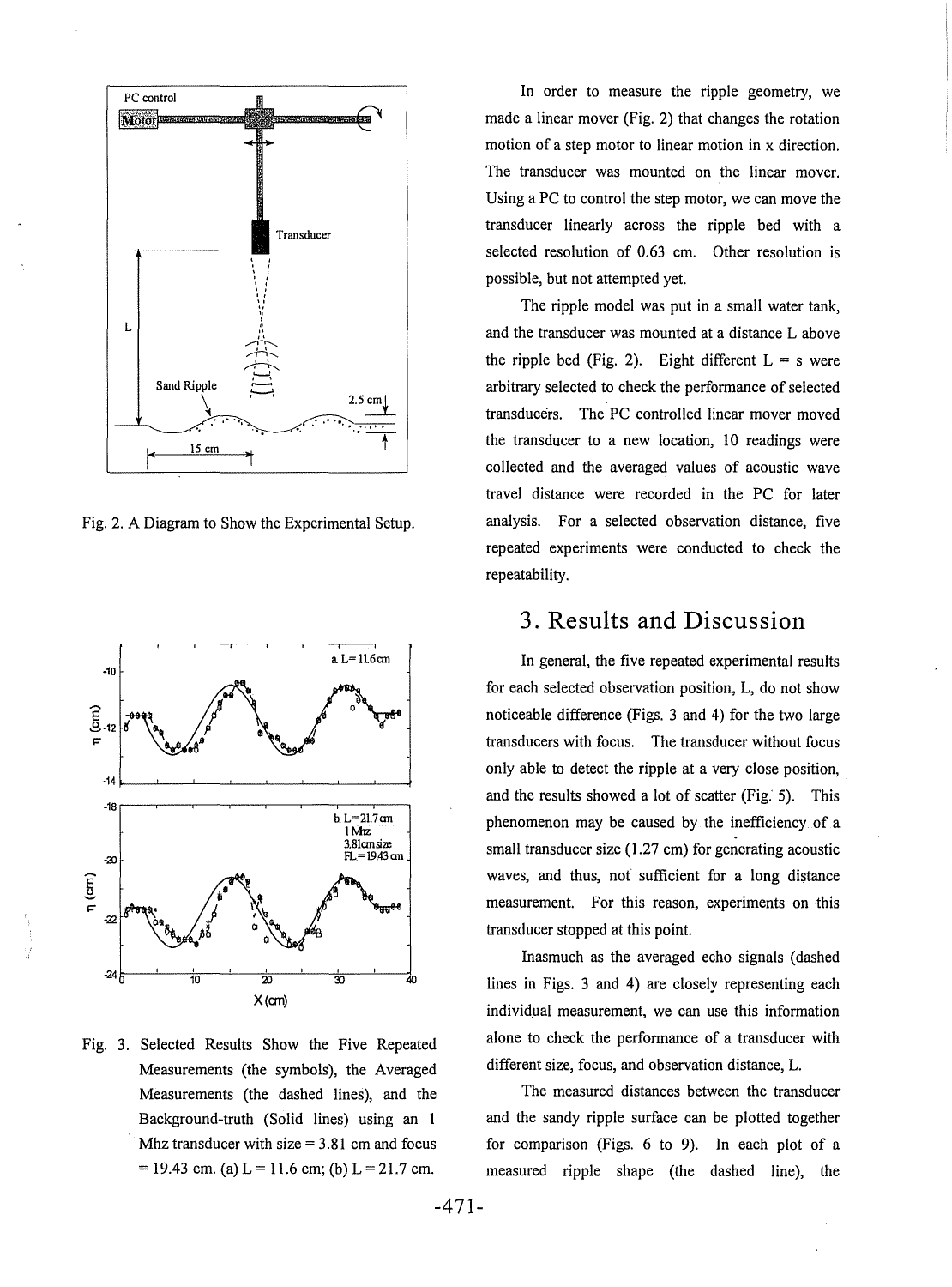background-truth is also plotted as the thin solid line

for comparison.



Fig. 4. Selected Results Show the Five Repeated Measurements (the symbols), the Averaged Measurements (the dashed lines), and the Background-truth (Solid lines) using an I Mhz transducer with size  $= 2.54$  cm and focus  $= 8.6$  cm. (a) L = 6.7 cm; (b) L = 21.8 cm.

It can be seen for the transducer with a 19.43 em focus, the performance was the best if the measuring distance, L; is between 17 and 22 em (bottom three dashed lines in Fig. 6), which is within 85% of the focus length. The measurements with a much close observation position, however, were not good (see the top two dashed lines in Fig. 6). The performance improved as the observation distance, L, approached the focus length.

For the transducer with a focus length of 8.6 em, the results are equally well for the top five Fig. 6. Comparison of the Averaged Measurements 11.5 and 14.2 em). These five values of L is lines) at Different Observation Locations for approximately within 50% of the focus length, 8.6 cm.  $\frac{1}{1}$  Mhz Transducer with Size = 3.81 cm The board range of operation distance may be because and Focus = 19.43 cm for the Large Ripples. of the best transducer size (2.54 cm) and the focus For checking the performance of detecting small



length.

Fig. 5. Selected Results Show the Five Repeated Measurements (the symbols), the Averaged Measurements (the dashed lines), and the Background-truth (Solid lines) using an 1 Mhz transducer with size  $= 1.27$  cm without focus. (a) small ripples; (b) large ripples.



measurements given in Fig. 7 (with L =4.1, 6.5, 9, (dashed lines) and Background-truth (Solid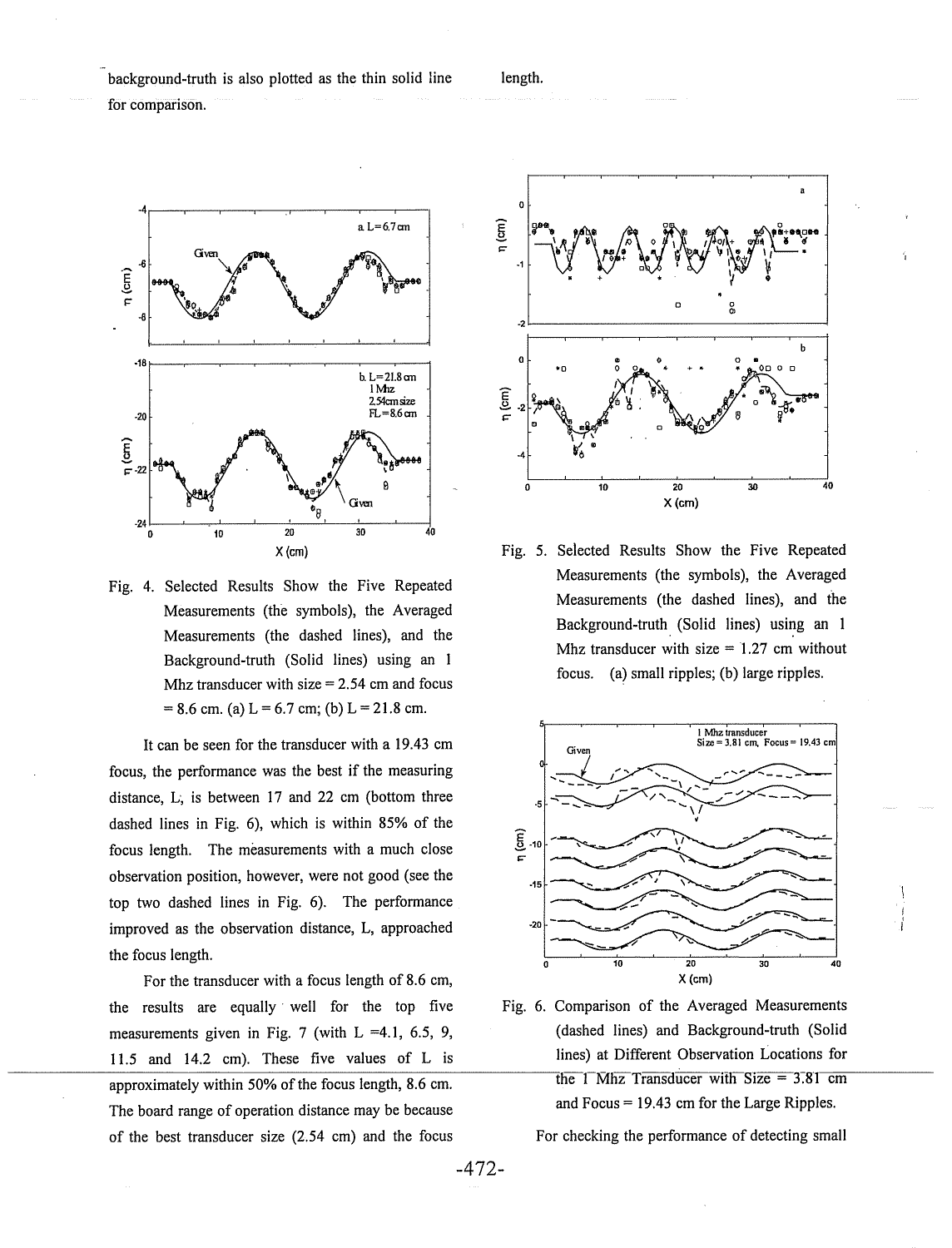ripple size, these two selected transducers are all capable of producing very good results if the observation distance, L, is restricted to be closer to the focus distance, i.e.,  $F/L \approx 1$ . For example, the measurements with  $L = 20$  cm for the transducer with focus length  $= 19.43$  cm is excellent (the second dashed line from bottom in Fig. 8). The measurements with  $L = 5.5$ , 8, and 10 cm for the transducer with focus length  $= 8.6$  cm are all excellent (the  $2<sup>nd</sup>$ ,  $3<sup>rd</sup>$ , and  $4<sup>th</sup>$  dashed lines from top in Fig. 9).



Fig. 7. Comparison of the Averaged Measurements (dashed lines) and Background-truth (Solid lines) at Different Observation Locations for the 1 Mhz Transducer with Size  $= 2.54$  cm and Focus= 8.6 em for the Large Ripples.

Figures 6 - 9 indicates that the transducer size is immaterial for getting the accurate measurements of ripple shape. It is the ratio of focus length, F, and observation distance, L, that plays the most important role for getting accurate measurements. In general,  $F/L \approx 1$  can produce the best measurements.

Inasmuch as the selected ripple models represent the possible maximum ripple size at fields and laboratories, this study identified a suitable device and a proper procedure to obtain accurate measurements of ripple shape.

This study is limited with only one operating frequency, 1 Mhz. A lower frequency is possible for extending the observing distance, if needed. This is because the lower dissipation rate for lower frequency

waves travel in water (Hamilton, 1969). For the reason of being capable of detecting loose, fine sediments, however, the operation frequency cannot be too much lower than 0.5 Mhz (Kirby, 1988). Test on 0.5 Mhz transducers with a much large focus, on the order of 50 em, is currently under planning.



Fig. 8. Comparison of the Averaged Measured Small Ripples (dotted lines) and Background-truth (solid lines) at Different Observation Locations for the 1 Mhz Transducer with Size  $= 3.81$  cm and Focus  $= 19.43$  cm.



Fig. 9. Comparison of the Averaged Measured Small Ripples (dashed lines) and Background-truth (solid lines) at Different Observation Locations for the 1 Mhz Transducer with Size  $= 2.54$  cm and Focus  $= 8.6$  cm.

A possible application of the know-how for accurate ripple shape measurements is for field